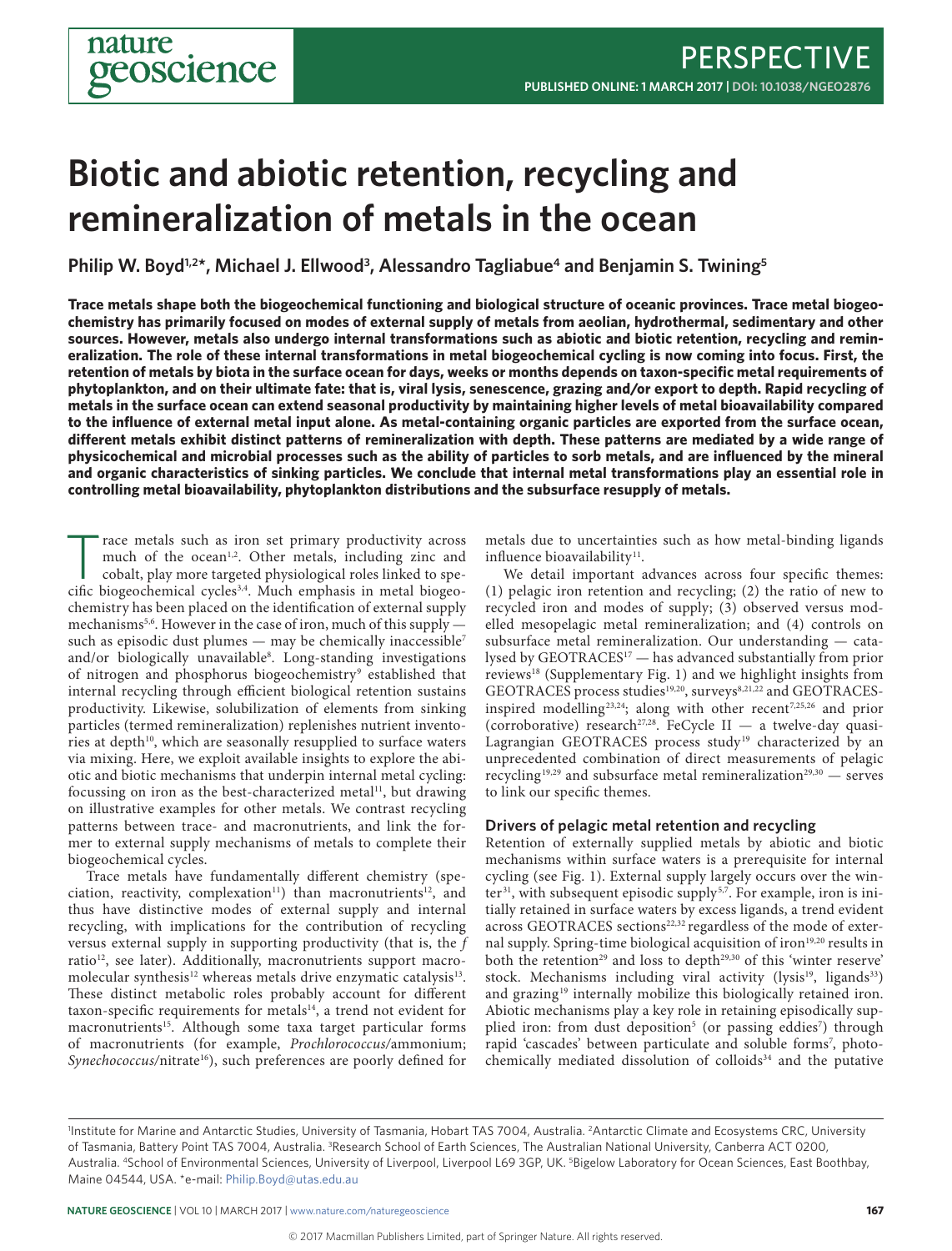

Figure 1 | Schematic of modes of 'new' iron supply (orange arrows) and iron retention mechanisms within the surface mixed layer. Abiotic retention (left box) includes rapid transfer of aerosol iron to soluble pools (that is, Cascade<sup>7</sup>) and photochemically mediated colloid dissolution<sup>34</sup>. Biotic retention (right box) is driven by acquisition (for example, aerosol capture by diazotrophs<sup>36</sup>) and interactions between iron supply, differing iron quotas (pmol  $\vert \cdot \vert$ ) within natural communities (left-to-right: diatom<sup>39</sup>, autotrophic flagellate<sup>39</sup>, picoprokaryote<sup>39</sup>, picoeukaryote<sup>39</sup>, heterotrophic bacterium<sup>39</sup>) and their fate (export (downward blue arrow) or grazing/lysis (circular blue arrows)). Microbial ligand (L) release retains metals in solution (denoted by the partial chemical structure of the enterobactin siderophore) and is stimulated by new metal supply<sup>25,26</sup>. The virus represents putative iron recycling through progeny phages<sup>33</sup>. Horizontal blue arrows denote exchange between the dissolved and other pools mediated by ligands.

mechanism of transformation to inorganic iron colloids<sup>21</sup> (Fig. 1). Different supply modes influence taxon-specific biological acquisition strategies: episodic supply can stimulate microbial siderophore production<sup>25,26</sup>, whereas aerosols are transformed by phagotrophy<sup>35</sup> and/or active transport (diazotrophs<sup>36</sup>), and vertical diffusive supply (potentially colloidal iron7 ) is targeted by phytoplankton at depth<sup>37</sup>.

A major advance in understanding pelagic internal cycling (Supplementary Fig. 1) is determining how the biological ferrous wheel<sup>38</sup> is structured by the intersection of taxon-specific iron requirements<sup>39</sup> (such as quotas, total intracellular metal, mol per cell) and storage abilities<sup>40</sup>, with distinct taxon-specific pathways and 'fates' of the biologically retained metal (such as grazing/lysis/ sinking/cell death)<sup>29</sup> (Fig. 1). Hence, the wide-ranging acquisition strategies employed by phytoplankton<sup>41</sup> drive differences in the retention and recycling efficiency of each element. Other metals such as nickel have differing characteristics from iron that influence distinct physiological needs and acquisition (Supplementary Table 1). This range of acquisition mechanisms enables taxa with different metal requirements that arise from specific metabolic needs<sup>13,39</sup> (such as use-efficiencies<sup>42</sup> and/or cell sizes/abundances<sup>29</sup>) to coexist. A critical unknown is how abiotic and biotic retention mechanisms interact (Fig. 1). Although there have been major advances in elucidating abiotic<sup>7,21,34</sup> and biotic<sup>25,26,29,33</sup> retentive

mechanisms, our understanding of the latter is more advanced. Ligands<sup>25,26,33</sup> may be a key linkage between mechanisms (Fig. 1), however additional pathways will probably connect abiotic and biotic processes, an emerging theme across geomicrobiology<sup>43</sup>.

What proportion of 'new' trace metal inventories can be retained by biota? During FeCycle II<sup>19</sup>, mixed-layer dissolved iron decreased from roughly  $0.5$  to  $0.1$  nmol  $l^{-1}$ , but the biotic iron inventory — based on quotas quantified with synchrotron X-ray fluorescence (SXRF) cell-mapping8,30 — remained at approximately  $0.1$  nmol  $l^{-1}$  throughout and its rapid recycling extended seasonal productivity<sup>19</sup>. This study<sup>19</sup> suggests limits on the proportion of metal inventories that biota can access and recycle, which are probably constrained by temperature-dependent bounds on the growth/grazing rate and/or lags in predator–prey couplings (for example, the gut passage). Moreover, not all of the dissolved metal inventories may be available to all taxa29.

### **New versus recycled metals and ocean productivity**

The *f*e ratio describes the contribution of externally supplied iron to biological uptake relative to that supported by both externally supplied and internally cycled iron<sup>44</sup> and hence is analogous to the *f* ratio for nitrogen<sup>12</sup>. Calculation of the *fe* ratio requires detailed estimates of both biological iron demand and recycling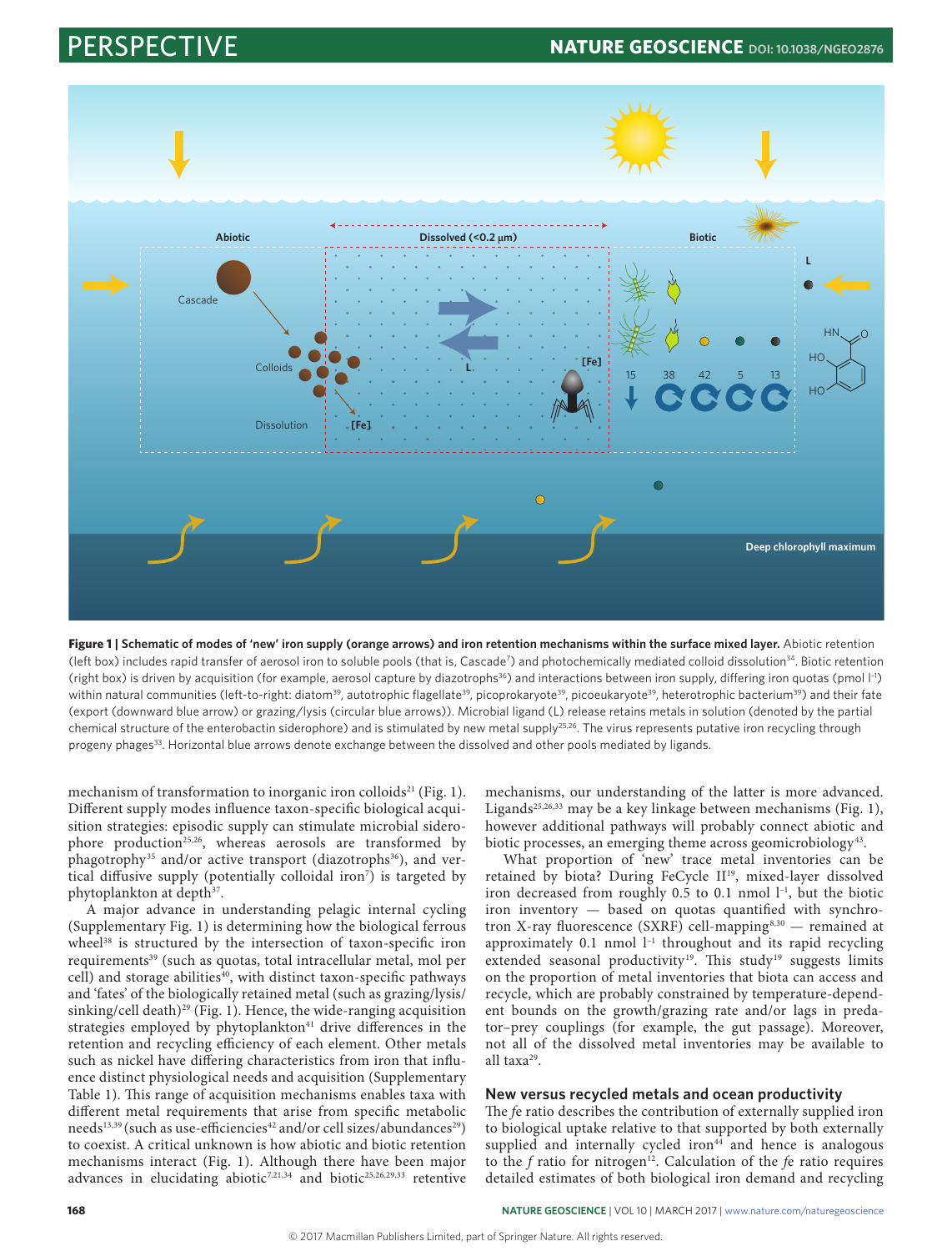

**Figure 2 | Influence of different supply modes on surface mixed-layer iron (black) and the ratio of new versus recycled iron (red). a**, Iron is mainly delivered to Kerguelen<sup>20,45</sup> from sustained deep-water supply (the blue arrow denotes estimated duration). **b**, Seasonally oligotrophic subtropical waters<sup>19</sup> from wintertime offshore lateral supply (blue arrow). **c**, Oligotrophic subtropical waters (Bermuda<sup>28</sup>, black; Hawaii<sup>7</sup>, green (2012 data set) and blue (2013) diamonds) from episodic dust supply (brown arrows). No fe ratio estimates were available. **d**, Low-iron subantarctic waters<sup>44</sup> during spring–summer aerosol deposition (days 250–100). In panels **a** and **b** observations were extrapolated (blue lines) based on projected seasonality in dissolved iron inventories<sup>23</sup>.

(Supplementary Fig. 1). Emerging datasets from GEOTRACES process studies19,20 enable the relationship between the *f*e ratio and different modes of supply to be probed (Fig. 2). Initial *f*e ratio estimates were from subantarctic low-iron waters where despite invariant dissolved iron vertical profiles — approximately 90% of productivity was fuelled by internal cycling<sup>44</sup>.

A major advance is the recognition that *f*e ratios change with locale, season and regional inventories (Supplementary Fig. 1). Recycled iron is less important in high-iron waters sustained by upwelling<sup>20,45</sup> compared with that supplied by transient winterreserves (Fig. 2a,b). *f*e ratios of ~1 were evident off the Kerguelen Islands at the onset of the diatom bloom<sup>20</sup>, and were approximately 0.5 after more than one month of bloom development<sup>45</sup>. In contrast, subtropical Pacific waters<sup>29</sup> revealed rapid removal of externally supplied iron (that is, decreased *f*e ratios) during the transition to summer oligotrophy (Fig. 2b).

Summer iron stocks are enhanced in subtropical Atlantic and Pacific waters via episodic dust inputs (Fig. 2c). Sustained high iron7,28 suggests either a biological surfeit (that is, indicative of high *f*e ratios, no available data) or that this iron is chemically inactive7,8 or biologically inaccessible8 due to light and/or phosphate limitation2 . Despite regional differences in dissolved iron stocks and *f*e ratios (Fig. 2), surprising uniformity in biotic iron inventories emerges across contrasting sites<sup>29</sup>. This raises some questions: can recycled iron (supplying 50–90% of demand) subsidize cells with high requirements (for example, picoprokaryotes<sup>39</sup>)? And if

some taxa target episodically supplied iron (Fig. 1), do others focus on recycled forms? If so, does iron speciation dictate such taxon specialization?

#### **Subsurface remineralization length scales**

Sinking particles fuel the biological pump, and transformations attenuate particle flux with depth, replenishing dissolved nutrients<sup>10</sup> and setting nutricline depths<sup>31</sup>. Remineralization length scales — that is, the attenuation (at some rate  $k(s^{-1})$ ) of the downward particulate flux of an element settling gravitationally (speed  $ω$  (m s<sup>-1</sup>) is defined by  $ω$  K<sup>-1</sup> (m)) — vary among major elements, causing vertical decoupling at depth<sup>10</sup>. Length scales also vary between metals (Table 1). Remineralization length scales are generally longer for metals, relative to macronutrients<sup>27</sup>, as metals comprise both lithogenic (relatively refractory) and biogenic (labile) components of sinking heterogeneous particles (Fig. 3). Indeed, for copper, the sinking flux is essentially a 'lithogenic throughput' with little flux attenuation (Supplementary Table 1). Hence, directly comparing remineralization length scales between elements in heterogeneous particles is problematic.

A study targeting export from a diatom-dominated bloom<sup>30</sup> circumvented the lithogenic influence on remineralization by focusing analytically on diatoms. Two-dimensional elemental maps of the dominant diatom species revealed depth-dependent elemental shifts in the cellular and structural components (Supplementary Fig. 2a; Fig. 3a). Significant differences between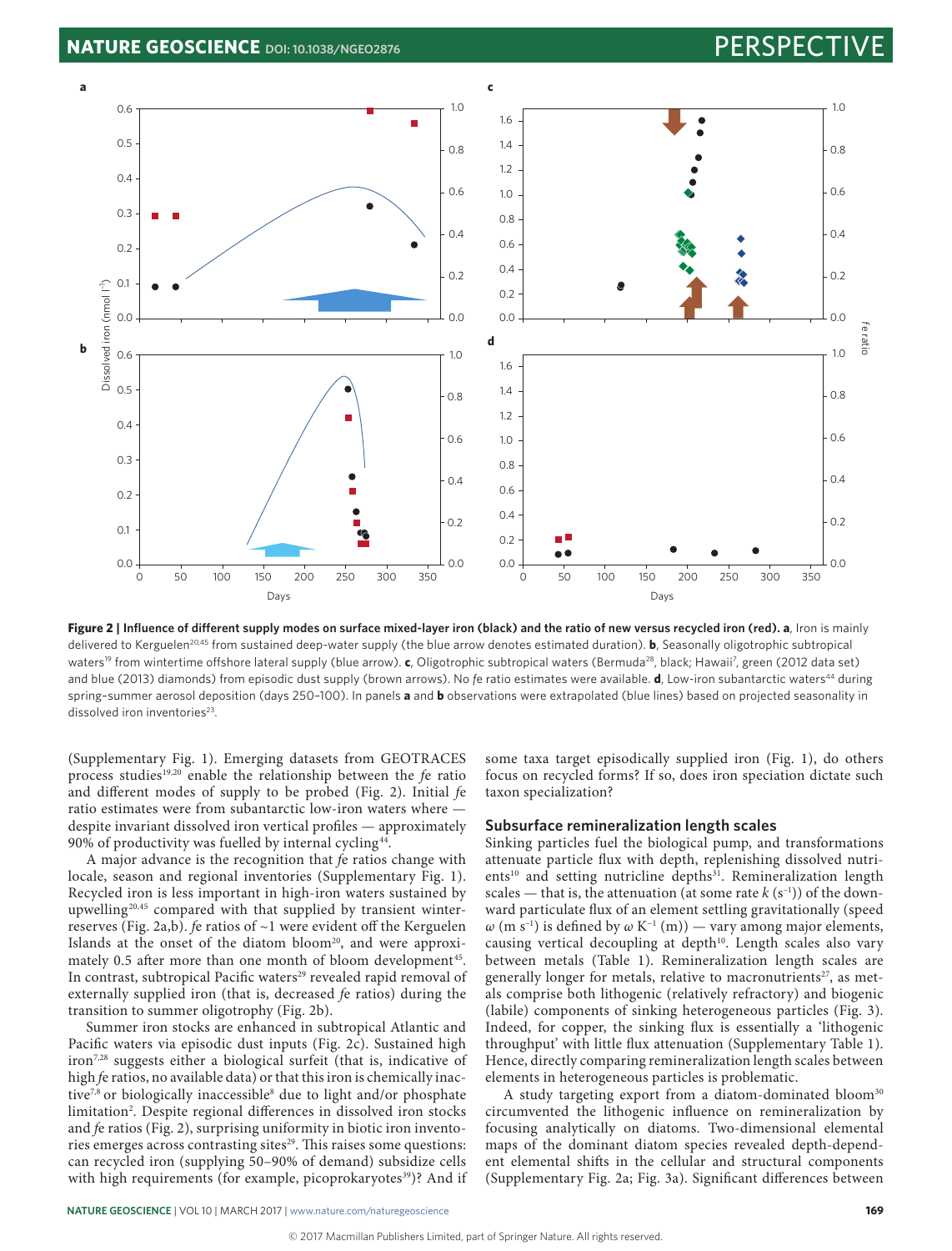| <b>Element</b>     | <b>b</b> value  | <b>Relative difference</b><br>(scaled to POC) | Regeneration<br>processes and factors | Particle assemblage | Region                                 |
|--------------------|-----------------|-----------------------------------------------|---------------------------------------|---------------------|----------------------------------------|
| $\mathsf{N}$       | $1.68 \pm 0.13$ | 1.34                                          | R, [O], Re                            | All                 | NPSG <sup>27</sup>                     |
| <b>POC</b>         | $1.25 \pm 0.09$ |                                               | R, [O], M                             | All                 | <b>NPSG</b>                            |
| $\mathsf{C}^\star$ | $1.09 + 0.60$   |                                               | R, [O], M                             | Diatoms             | New Zealand (S. Pacific) <sup>30</sup> |
| P                  | $0.88 + 0.48$   | 0.70                                          | $\mathsf{R}$                          | All                 | <b>NPSG</b>                            |
| P                  | $0.63 \pm 0.28$ | 0.58                                          | $\mathsf{R}$                          | <b>Diatoms</b>      | S. Pacific                             |
| <b>BSi</b>         | $0.22 \pm 0.53$ | 0.18                                          | R, OC                                 | All                 | <b>NPSG</b>                            |
| Si                 | $0.12 \pm 0.11$ | 0.11                                          | R, OC                                 | <b>Diatoms</b>      | S. Pacific                             |
| Zn                 | $0.77 \pm 0.34$ | 0.70                                          | $R, Cx$ ?                             | Diatoms             | S. Pacific                             |
| Ni                 | $0.90 + 0.76$   | 0.83                                          | $\mathsf{R}$                          | <b>Diatoms</b>      | S. Pacific                             |
| AI                 | $0.52 + 0.29$   | 0.42                                          | R, S                                  | All                 | <b>NPSG</b>                            |
| Fe                 | $0.32 \pm 0.28$ | 0.07                                          | R, S, Re, Cx                          | All                 | <b>NPSG</b>                            |
| Fe                 | $0.13 \pm 0.17$ | 0.12                                          | R, S, Re, Cx                          | Diatoms             | S. Pacific                             |
| Cu                 | $0.09 \pm 0.38$ | 0.07                                          | R, S?, Re?                            | All                 | <b>NPSG</b>                            |

**Table 1 | Synthesis of remineralization length scales of trace metals and major elements in the ocean.**

Length scales are expressed as (positive) *b* values (that is, higher values denote shorter length scales) using power-law fitting of the vertical attenuation in particle flux<sup>50</sup>. Values are from observed sinking flux of all particles: that is, lithogenic/biogenic (150-500 m depth)<sup>27</sup>; and diatoms (50-200 m)<sup>30</sup>. \*S as a C proxy. POC, particulate organic carbon; Cx, complexation; BSi, biogenic silica; R, remineralization; [O], oxygen concentration; Re, redox state; M, molecular lability; S, scavenging/sorption; OC, organic coatings; NPSG, North Pacific subtropical gyre. The question marks denote uncertainties.

remineralization of major elements (for example, sulfur and silicon) and between trace elements (for example, iron and zinc) emerged (Table 1). Such studies<sup>27,30</sup> use the power of spatial associations between elements in individual particles to explore if remineralization patterns are coupled (Supplementary Fig. 2a,b). Spatial co-location between major elements was evident in surface waters only, indicative of selective remineralization and decoupling in the breakdown of major and trace elements with depth<sup>30</sup>. These advances provide the detailed mechanisms needed to better understand basin-scale cycling of major and trace elements using global ocean models (Supplementary Fig. 1).

Observed remineralization length scales are compared with state-of-the-art model simulations<sup>23</sup> in Table 2. PISCES<sup>23</sup> reflects observed trends in remineralization (carbon/phosphorus length scales < iron < silicon), but simulates a shorter length scale globally for iron than is observed (Table 2). As iron remineralization in all current models<sup>23,24</sup> is tied to phosphorus, the roughly twofold longer remineralization length scale for iron versus phosphorus arises *in silico* from additional scavenging and colloidal pumping of remineralized iron onto particles. Observations suggest that models underestimate iron remineralization length scales by four- to tenfold (Tables 1 and 2), affecting projections of nutrient resupply stoichiometry and ferricline depth<sup>31</sup> (Supplementary Table 1). Future models must consider additional factors including distinct particulate pools (for example, biogenic/lithogenic) in setting remineralization length scales.

### **Subsurface controls on metal remineralization**

A better understanding of why element nutriclines vary $31$  requires mechanisms to decouple remineralization (Supplementary Table 1). For macronutrients, mechanisms include preferential microbially mediated nitrogen remineralization (compared to carbon) to meet nutritional requirements<sup>46</sup>. Element associations with different cellular components (for example, membranes) probably influence their targeted regeneration by substrate-specific bacterial enzymes (Fig. 3a). For sinking diatoms<sup>30</sup>, more cellular P/Ni/Zn/S was remineralized compared to iron (suggesting re-adsorption due to iron's high particle reactivity<sup>47</sup>) and silicon (no bacterial demand means dissolution requires prior carbon

solubilization<sup>48</sup>) by 200 m. This study<sup>30</sup> provides novel linkages between elements, their biochemical role, cellular location, metal-specific microbial enzymes, and hence differential, targeted remineralization (Supplementary Figs 1,2).

Heterogeneous particles often dominate the sinking assemblage but are difficult to study individually (Supplementary Fig. 2b,c). Figure 3 offers a conceptual approach to jointly consider disparate biotic/abiotic mechanisms (with parallels in geomicrobiology<sup>43</sup>) used independently to derive chemical<sup>49</sup> or biological<sup>50</sup> rate constants for particle breakdown. The fates of particulate biogenic iron, zinc and phosphorus diverge (Fig. 3) because they each may encounter a range of different biological (solubilization) and physical ((dis)aggregation) transformation mechanisms iron, for example, probably sorbs onto (that is, scavenged) and desorbs from particles<sup>47,49</sup>. Moreover, once desorbed, iron can be re-sorbed onto particles<sup>49</sup> and/or consumed (for example, by particle-attached bacteria). It is also highly probably that abiotically scavenged iron can be remobilized by particle-associated grazers (see Supplementary Movie; Fig. 3), illustrating how abiotic/biotic transformations interact<sup>43</sup>. This combination of abiotic and biotic processes, along with the refractory nature of lithogenic iron<sup>8</sup> (Supplementary Fig. 2b) help explain why iron often has longer remineralization length scales than other elements. As many processes jointly set remineralization length scales of different elements, incorporating this level of detail into biogeochemical models to more accurately simulate the stoichiometry of nutrient supply is a major future challenge.

### **Teasing apart abiotic and biotic transformations**

Advances in understanding internal cycling and remineralization indicate that bioactive metals are characterized by more complex transformations than for major elements. Hence, elucidating the individual and interactive effects of biological and chemical transformations on cycling and remineralization represents a major challenge. In surface waters, a key goal is to differentiate the roles of phytoplankton and microbes (such as their differing metal quotas and fates), and the function of ligands in setting the taxon-specific bioavailability and/or kinetic constraints on the specific acquisition pathways for recycled versus 'new' metals.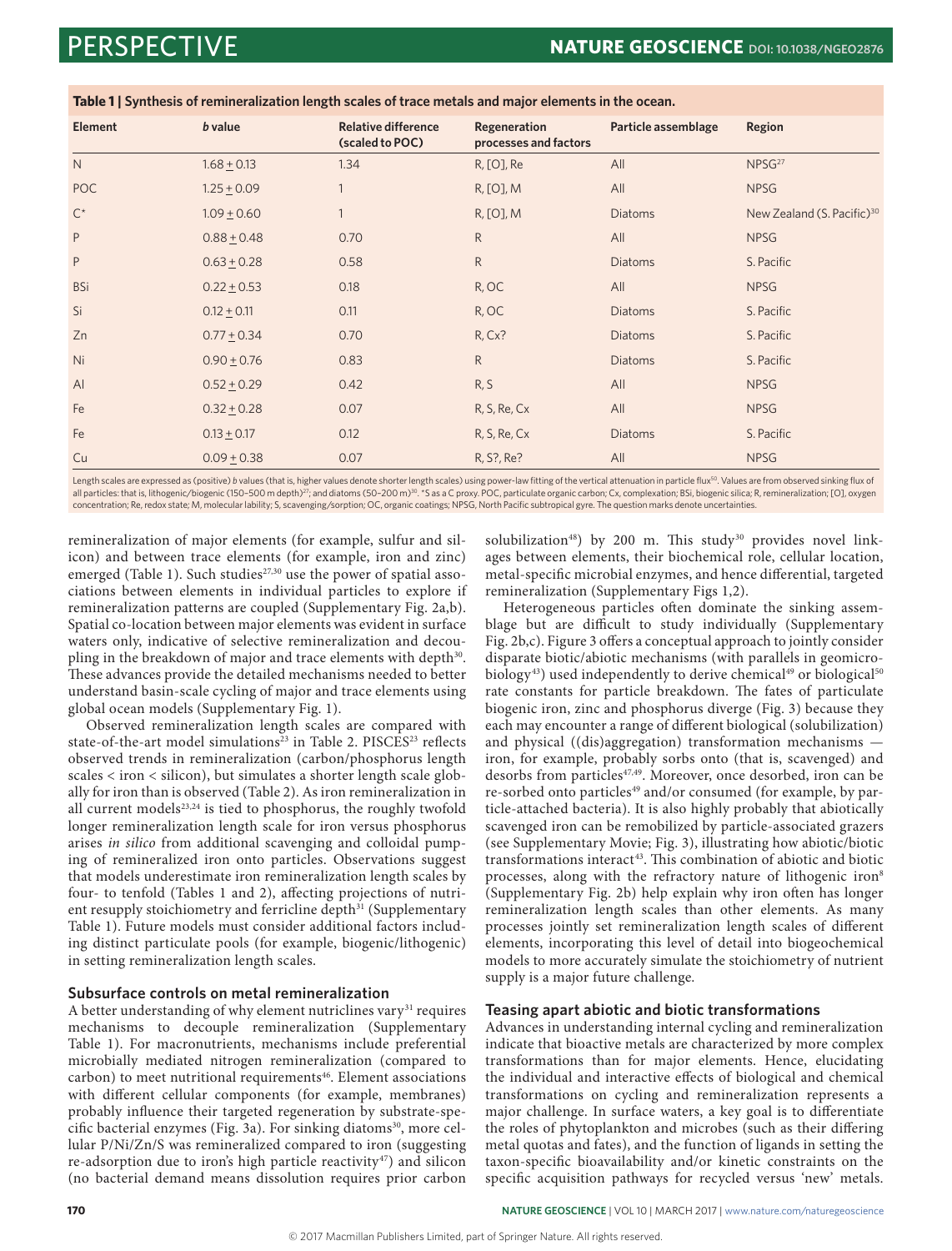## **NATURE GEOSCIENCE** [DOI: 10.1038/NGEO2876](http://dx.doi.org/10.1038/ngeo2876) **PERSPECTIVE PERSPECTIVE**



**Figure 3 | Mechanisms that set the different remineralization length scales evident for trace metals and major elements. a**, Hypothetical remineralization mechanisms for a sinking diatom (six-sided polygon) based on SXRF element mapping<sup>30</sup> (S is a C proxy<sup>30,39</sup>). Preferential subsurface regeneration of elements is linked to their association with structural/biochemical cellular components (for example, membranes) and microbial elemental requirements (circles). **b**,**c**, Idealized processes acting on sinking heterogeneous particles (lithogenic/biogenic components with different labilities). Particle transformations drive remineralization (**b**, highlighted terms are metal specific) and depth-dependent changes in particle aggregate surface area (**c**, bio-optical profiling float data, courtesy of George Jackson), which influences local chemistry and microbial processes (see Supplementary Movie).

| <b>Element</b> | <i>b</i> value | Relative difference<br>(scaled to POC) | Regeneration<br>processes and factors | Particle assemblage | Region                      |
|----------------|----------------|----------------------------------------|---------------------------------------|---------------------|-----------------------------|
| <b>POC</b>     | $1.65 + 0.57$  |                                        | R, [O]                                | All                 | Global ocean > 1000 m depth |
| $POP*$         | $1.65 + 0.57$  |                                        | R, [O]                                | All                 | Global ocean > 1000 m depth |
| <b>BSi</b>     | $0.24 + 0.05$  | 0.15                                   | R                                     | All                 | Global ocean > 1000 m depth |
| PFe            | $0.88 + 0.32$  | 0.53                                   | R, [O], S                             | All                 | Global ocean > 1000 m depth |

Length scales are expressed as (positive) b values (that is, higher values denote shorter length scales) using power-law fitting of the vertical attenuation in particle flux<sup>50</sup>. Remineralization length scales from<br>biogeoc particulate iron; R, remineralization; [O], oxygen concentration; S, scavenging/sorption.

These processes set the degree of metal retention and recycling (versus export). Research into iron is most advanced, but we contend that this cannot be used as a biogeochemical template for all trace metals. Other metals, often with different characteristics linked with unique biochemical roles<sup>8,13</sup> and taxon-specific needs<sup>39</sup>, require dedicated study and modelling.

At depth, mixed lithogenic/biogenic particle populations and their varying degrees of metal remobilization, pose a major challenge to determine whether sinking particles mainly represent a throughput of metals to depth or a vector for the replenishment of dissolved metal inventories (in conjunction with the essential resupply of ligands that retain the metals in solution<sup>17</sup>). The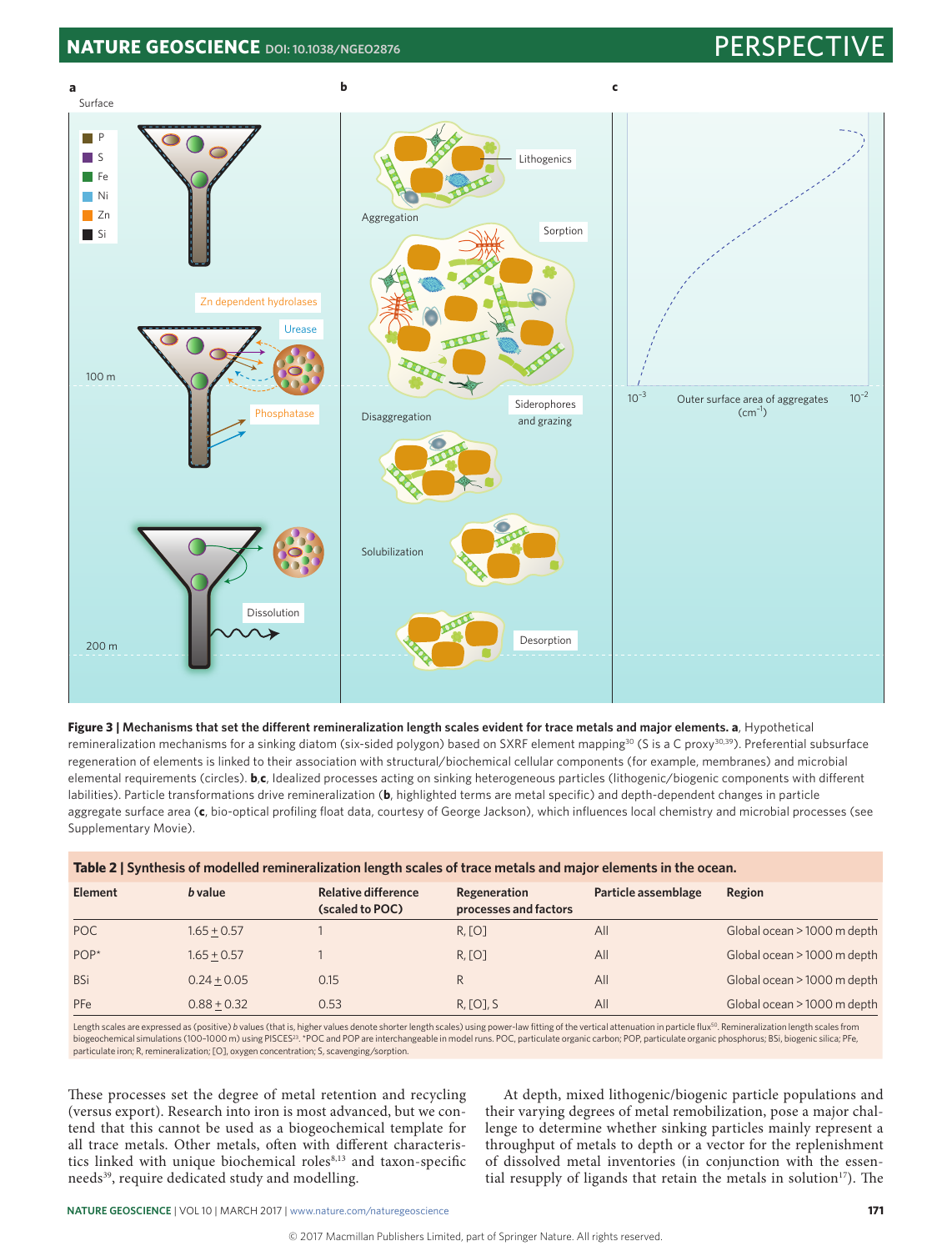specific fate of elements within particles also influences the coupling between major and trace elements. Elemental and isotopic mapping of particles — along with biogeochemical models — are powerful approaches to tease apart this puzzle. However, models currently focus on large scales<sup>24</sup>, limiting their utility in exploring underlying biogeochemical processes in detail. We advocate a parallel approach, whereby the next generation of biogeochemical models are used within simplified physical oceanographic frameworks to develop new representations of metal cycling and assess the biogeochemical significance of these complex transformations. Models would then reflect both the progress in understanding external sources of metals<sup>5,6</sup>, their biogeochemical cycling and the associated return pathways — encapsulated by the term remineralization — in the oceans' interior.

#### **Methods**

Methods, including statements of data availability and any associated accession codes and references, are available in the [online](http://dx.doi.org/10.1038/ngeo2876)  [version of the paper.](http://dx.doi.org/10.1038/ngeo2876)

#### Received 13 June 2016; accepted 8 December 2016; published online 1 March 2017

#### **References**

- 1. Boyd, P. W. *et al.* Mesoscale iron enrichment experiments 1993–2005: synthesis and future directions. *Science* **315,** 612–617 (2007).
- 2. Moore, C.M. *et al.* Processes and patterns of oceanic nutrient limitation. *Nat. Geosci.* **6,** 701–710 (2013).
- 3. Cullen, J. T. & Sherrell, R. M. Effects of dissolved carbon dioxide, zinc, and manganese on the cadmium to phosphorus ratio in natural phytoplankton assemblages. *Limnol*. *Oceanogr.* **50,** 1193–1204 (2005).
- 4. Koch, F. *et al.* The effect of vitamin B12 on phytoplankton growth and community structure in the Gulf of Alaska. *Limnol. Oceanogr.* **56,** 1023–1034 (2011).
- 5. Jickells, T. D. & C. M. Moore. The importance of atmospheric deposition for oceanic productivity. *Annu. Rev. Ecol. Evol. Syst.* **46,** 481–501 (2015).
- 6. Resing, J. A. *et al.* Basin-scale transport of hydrothermal dissolved metals across the South Pacific Ocean. *Nature* **523,** 200–203 (2015).
- 7. Fitzsimmons, J. N. *et al.* Daily to decadal variability of size-fractionated iron and iron-binding ligands at the Hawaii Ocean Time-series Station ALOHA. *Geochim. Cosmochim. Acta* **171,** 303–324 (2015).
- Twining, B. S., Rauschenberg, S., Morton, P. & Vogt, S. Metal contents of phytoplankton and labile particulate material in the North Atlantic Ocean. *Prog. Oceanogr.* **137,** 261–293 (2015).
- 9. Karl, D. M. *et al.* in *Ocean Biogeochemistry: The Role of the Ocean Carbon Cycle in Global Change* (ed. Fasham, M. J. R.) Ch. 11 (Springer, 2003).
- 10. Weber, T., Cram, J. A., Leung S. W., DeVries T. & Deutsch C. Deep ocean nutrients imply large latitudinal variation in particle transfer efficiency. *Proc. Natl Acad. Sci. USA* **113,** 8606–8611 (2016).
- 11. Bruland, K. W. & Lohan, M. C. in *The Oceans and Marine Geochemistry: Treatise on Geochemistry* (ed. Elderfield, H.) Ch. 6 (Elsevier, 2003).
- 12. Zehr, J. P. & Ward, B. B. Nitrogen cycling in the ocean: new perspectives on processes and paradigms. *Appl. Environ. Microbiol.* **68,** 1015–1024 (2002).
- 13. Morel, F. M. M. & Price, N. M. The biogeochemical cycles of trace metals in the oceans. *Science* **300,** 944–947 (2003).
- 14. Quigg, A., Irwin, A. J. & Finkel, Z. V. Evolutionary inheritance of elemental stoichiometry in phytoplankton. *Proc. R. Soc. Lond. B* **278,** 526–534 (2011).
- 15. Singh, A., Baer, S. E., Riebesell, U., Martiny, A. C. & Lomas, M. W. C : N : P stoichiometry at the Bermuda Atlantic Time-series Study station in the North Atlantic Ocean. *Biogeosciences* **12,** 6389–6403 (2015).
- 16. Martiny, A. C., Kathuria, S. K. & Berube P. Widespread metabolic potential for nitrite and nitrate assimilation among *Prochlorococcus* ecotypes. *Proc. Natl Acad. Sci. USA* **106,** 10787–10792 (2009).
- 17. <http://www.geotraces.org/>
- 18. Boyd, P. W. & Ellwood, M. J. The biogeochemical cycle of iron in the ocean. *Nat. Geosci.* **3,** 675–682 (2010).
- 19. Boyd, P. W. *et al.* Microbial control of diatom bloom dynamics in the open ocean. *Geophys. Res. Lett.* **39,** L18601 (2012).
- 20. Bowie. A. R. *et al.* Iron budgets for three distinct biogeochemical sites around the Kerguelen Archipelago (Southern Ocean) during the natural fertilisation study, KEOPS-2. *Biogeosciences* **12,** 4421–4445 (2015).
- 21. Fitzsimmons, J. N., Bundy, R. M., Al-Subiai, S. N., Barbeau, K. A. & Boyle, E. A. The composition of dissolved iron in the dusty surface ocean: an exploration using size-fractionated iron-binding ligands. *Mar. Chem.* **173,** 125–135 (2015).
- 22. Buck, K. N., Sohst B. & Sedwick, P. N. The organic complexation of dissolved iron along the US GEOTRACES (GA03) North Atlantic Section. *Deep-Sea Res. PT II.* **116,** 152–165 (2015).
- 23. Aumont, O., Ethé, C., Tagliabue, A., Bopp, L. & Gehlen, M. PISCES-v2: an ocean biogeochemical model for carbon and ecosystem studies. *Geosci. Model Dev.* **8,** 2465–2513 (2015).
- 24. Tagliabue, A. *et al.* How well do global ocean biogeochemistry models simulate dissolved iron distributions? *Global Biogeochem. Cy*. **30,** GB005289 (2016).
- 25. Adly, C. L. *et al.* Response of heterotrophic bacteria to mesoscale iron enrichment in the northeast subarctic Pacific Ocean. *Limnol. Oceanogr.* **60,** 136–148 (2015).
- 26. Bundy R. M., Jiang, M., Carter, M & Barbeau, K. A. Iron-binding ligands in the southern California current system: mechanistic studies. *Front. Mar. Sci.* **3,** 27 (2016).
- 27. Lamborg, C. H., Buesseler, K. O. & Lam, P. J. Sinking fluxes of minor and trace elements in the North Pacific Ocean measured during the VERTIGO program. *Deep-Sea Res. PT II* **55,** 1564–1577 (2008).
- 28. Sedwick, P. N. *et al.* Iron in the Sargasso Sea (Bermuda Atlantic Time-series Study region) during summer: eolian imprint, spatiotemporal variability, and ecological implications. *Global Biogeochem. Cy.* **19,** GB4006 (2005).
- 29. Boyd, P. W. *et al.* Why are biotic iron pools uniform across high- and lowiron pelagic ecosystems? *Global Biogeochem. Cy.* **29,** 1028–1043 (2015).
- 30. Twining, B. S. *et al.* Differential remineralization of major and trace elements in sinking diatoms. *Limnol. Oceanogr*. **59,** 689–704 (2014).
- 31. Tagliabue, A., Sallee, J.-B., Bowie, A. R., Levy, M., Swart, S. & Boyd, P. W. Surface-water iron supplies in the Southern Ocean sustained by deep winter mixing. *Nat. Geosci.* **7,** 314–320 (2014).
- 32. Boyd, P. W. & Tagliabue, A. Using the L\* concept to explore controls on the relationship between paired ligand and dissolved iron concentrations in the ocean. *Mar. Chem.* **173,** 52–66 (2015).
- 33. Bonnain, C., Breitbart, M & Buck, K. N. The ferrojan horse hypothesis: ironvirus interactions in the ocean. *Front. Mar. Sci.* **3,** 82 (2016).
- 34. Wells, M. L., Mayer, L. M., Donard, O. F. X., de Souza Sierra, M. M. & Ackelson, S. G. The photolysis of colloidal iron in the oceans. *Nature* **353,** 248–250 (1991).
- 35. Barbeau, K. A. & Moffett, J. W. Dissolution of iron oxides by phagotrophic protists: using a novel method to quantify reaction rates. *Environ. Sci. Technol.* **32,** 2969–2975 (1998).
- 36. Rubin, M., Berman-Frank, I. & Shaked, Y. Dust-and mineral-iron utilization by the marine dinitrogen-fixer *Trichodesmium*. *Nat. Geosci.* **4,** 529–534 (2011).
- 37. Hopkinson, B. M. & Barbeau, K. Interactive influences of iron and light limitation on phytoplankton at subsurface chlorophyll maxima in the eastern North Pacific. *Limnol. Oceanogr.* **53,** 1303–1318 (2008).
- 38. Kirchman D. L. Microbial ferrous wheel. *Nature* **383,** 303–304 (1996).
- 39. Twining, B. S. & Baines S. B. The trace metal composition of marine phytoplankton. *Annu. Rev. Mar. Sci.* **5,** 191–215 (2013).
- 40. Marchetti, A. *et al.* Ferritin is used for iron storage in bloom-forming marine pennate diatoms. *Nature* **457,** 467–470 (2009).
- 41. Lis, H., Shaked, Y., Kranzler, C. Keren N. & Morel, F. M. M. Iron bioavailability to phytoplankton: an empirical approach. *The ISME Journal* **9,** 1003–1013 (2015).
- 42. Sunda W. G. & Huntsman S. A. Iron uptake and growth limitation in oceanic and coastal phytoplankton. *Mar. Chem.* **50,** 189–206 (1995).
- 43. Melton, C. D., Swanner, E. D., Behrens, S., Schmidt C. & Kappler, A. The interplay of microbially mediated and abiotic reactions in the biogeochemical Fe cycle. *Nat. Rev. Micro.* **12,** 797–808 (2014).
- 44. Boyd P. W. *et al.* FeCycle: attempting an iron biogeochemical budget from a mesoscale SF6 tracer experiment in unperturbed low iron waters. *Global Biogeochem. Cy.* **19,** GB002494 (2005).
- 45. Sarthou, G. *et al.*, The fate of biotic iron during a phytoplankton bloom induced by natural fertilization: Impact of copepod grazing. *Deep-Sea Res. PT II* **55,** 734–751 (2008).
- 46. Smith, D. C., Simon, M., Alldredge, A. L. & Azam F. Intense hydrolytic enzyme activity on marine aggregates and implications for rapid particle dissolution. *Nature* **359,** 139–142, (1992).
- 47. Frew, R. D. *et al.* Particulate iron dynamics during FeCycle in subantarctic waters southeast of New Zealand. *Global Biogeochem. Cy.* **20,** GB002558 (2006).
- 48. Bidle, K. D. & Azam, F. Accelerated dissolution of diatom silica by marine bacterial assemblages. *Nature* **397,** 508–512 (1999).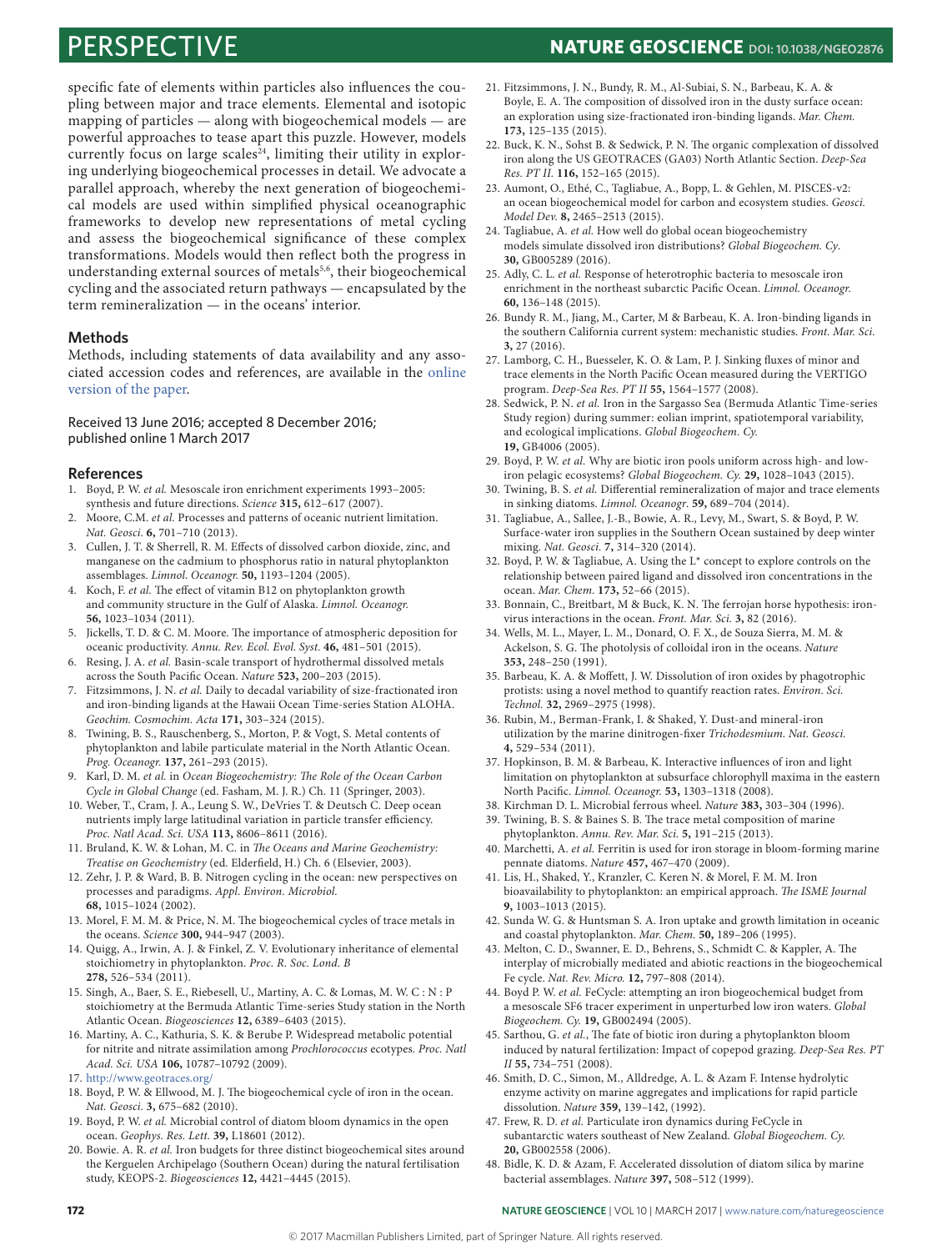- 49. Clegg, S. L. & Whitfield, M. A generalized model for the scavenging of trace metals in the open ocean—II. Thorium scavenging. *Deep-Sea Res*. **38,** 91–120 (1991).
- 50. Boyd, P. W. & Trull, T. W. Understanding the export of biogenic particles in oceanic waters: is there consensus? *Prog. Oceanogr.* **72,** 276–312 (2007).

### **Acknowledgements**

The authors thank G. Jackson (Texas A&M University) and T. Kiørboe (Technical University of Denmark) for the provision of unpublished data/video footage. The authors acknowledge the role of collaborations with David Hutchins, Sylvia Sander, Robert Strzepek and Steve Wilhelm in developing this Perspective. The sinking particles presented in Supplementary Fig. 2c were collected by Z. Baumann (University of Connecticut) and analysed with the assistance of D. Ohnemus (Bigelow Laboratory for Ocean Sciences). This analysis used resources of the Advanced Photon Source, a US Department of Energy (DOE) Office of Science User Facility operated for the DOE Office of Science by Argonne National Laboratory under Contract No. DE-AC02- 06CH11357. Support was provided by Australian Research Council Australian Laureate Fellowship project FL160100131 and Antarctic Climate and Ecosystems Cooperative

Research Centre funding to P.W.B., an Australian Research Council Discovery Project DP130100679 to M.J.E. and P.W.B. B.S.T. was supported by US National Science Foundation grant OCE-1232814. Model simulations by A.T. are supported by N8 HPC Centre of Excellence, provided and funded by the N8 consortium and EPSRC (Grant No. EP/K000225/1).

### **Author contributions**

P.W.B., M.J.E., A.T. and B.S.T. contributed equally to conceiving and developing the material presented, and to writing the paper.

#### **Additional information**

Supplementary information is available in the [online version of the paper](http://dx.doi.org/10.1038/ngeo2876). Reprints and permissions information is available online at www.nature.com/reprints. Correspondence and requests for materials should be addressed to P.B.

#### **Competing financial interests**

The authors declare no competing financial interests.